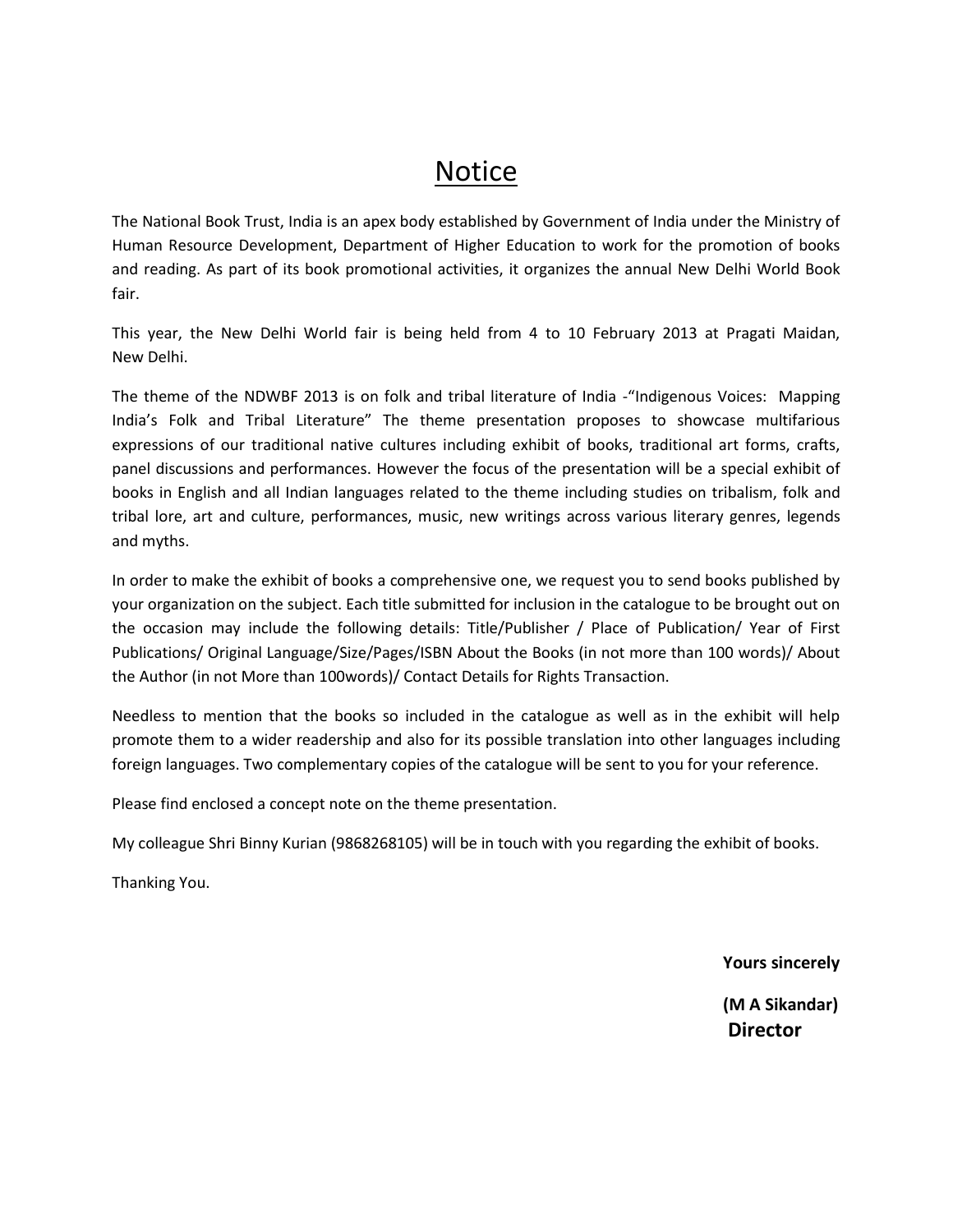

## ndigenous Voices Mapping India's Folk and Tribal Literature

A new delhi world book fair theme presentation.

Society is a colourful tapestry of many cultures and traditions, the warp and woof of which is the diversity of its native peoples. Through its spatial, social, spiritual and experiential dimensions, each culture expresses a community's unique way of life through a set of customs, knowledge systems, beliefs, literature, performing and non-performing arts. Despite the many odds against which the communities survive, the preservation and transmission of languages, arts and culture continue through a process of reshaping and renewal. Today there is a renewed assertion of one's own identity and an awareness that it cannot be preserved unless there is a foregrounding of language and literature. The many voices that emerge today, creating an alternative literary landscape, are much more than folk songs and folk tales, and include complex genres like novel and drama. Likewise, folk and tribal arts, crafts and performances too have their own voice and a place among modern cultural signifiers.

In presenting Indigenous Voices: Mapping India's Folk and Tribal Literature as the theme programme at the 21 New Delhi World Book Fair, the National Book Trust, India will focus on a lesser known heritage. of our country. The presentation will include special exhibit of books on various aspects of folk and tribal culture as well as literary works, exhibit of arts and crafts, performances, workshops and discussions. Ethnic and simple, colourful and vibrant, they are the legacy of a nation's rich cultural traditions.



NEW DELHI WORLD BOOK FAIR 4-10 FEBRUARY 2013 Organised by NATIONAL BOOK TRUST, INDIA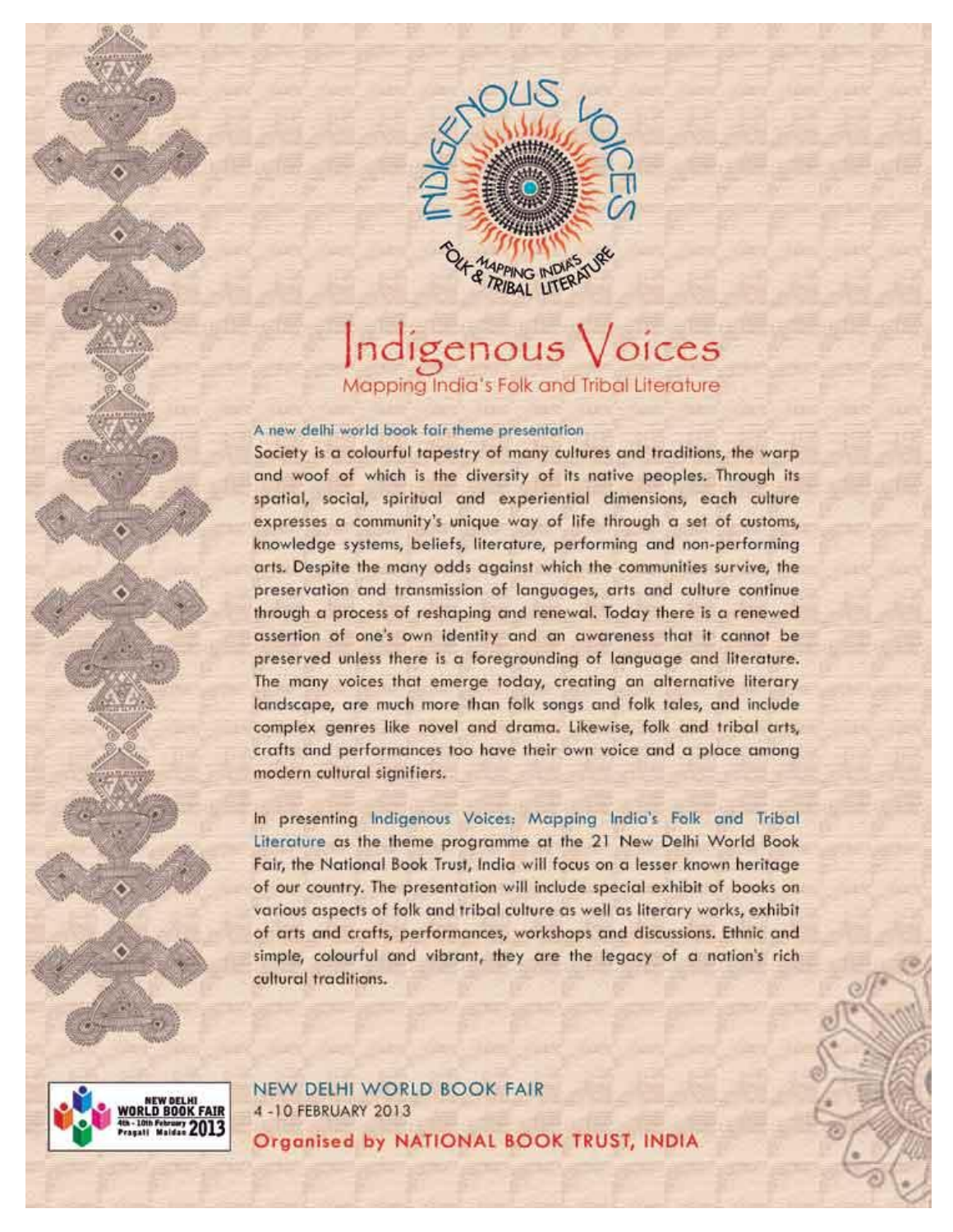The logo for the theme programme has been adapted from the eponymous tribal art form, Warli, traditionally practised by the women of Warlis, an indigenous community of western India. Simple and linear, this two-dimensional art form has no particular perspective or proportion, and uses a very basic graphic vocabulary of triangle, circle and square, characterised by abstraction. The human figures are made up of two triangles joined at the apex in a precarious equilibrium symbolizing the cosmic balance of universe. In this logo, the spiral formation of men and women in concentric circles depicts the celebration of life. The inner core in bluish areen is the earth and represents fertility. The outer whorls, resembling the rays of sun depict the creativity and vitality of life.

## Last date for submission of books: 30 September 2012

In presenting this theme programme, a special exhibit of books on various aspects of folk and tribal culture will be the main focus. Books in English and all Indian languages related to the theme including studies on tribalism, folk and tribal lore, art and culture, performances, music, new writings across various literary genres, legends and myths, are welcome for display as well as for inclusion in a catalogue of such books to be brought on the occasion.

Each title submitted for inclusion may include: title/ publisher/ place of publication/ year of first publication/ original language/ size/ pages/ ISBN/ about the book (in 100 words)/ about the author (in 100 words) and contact details for Rights transaction.

National Book Trust, India's decision on the selection of books for inclusion at the exhibit and in the catalogue will be tinal.



Books may be sent to: **The Director** National Book Trust, India Nehru Bhawan 5, Institutional Area, Phase-II **Vasant Kunj** New Delhi -110070 Phone: 91-11-26707700 Fax: 91-11-26121883 Email: nbtindia@nbtindia.gov.in Website: www.nbtindia.gov.in

National Book Trust, India is apex on body established by the Governent of India, Ministry of Human Resource Development, Department of Higher Education